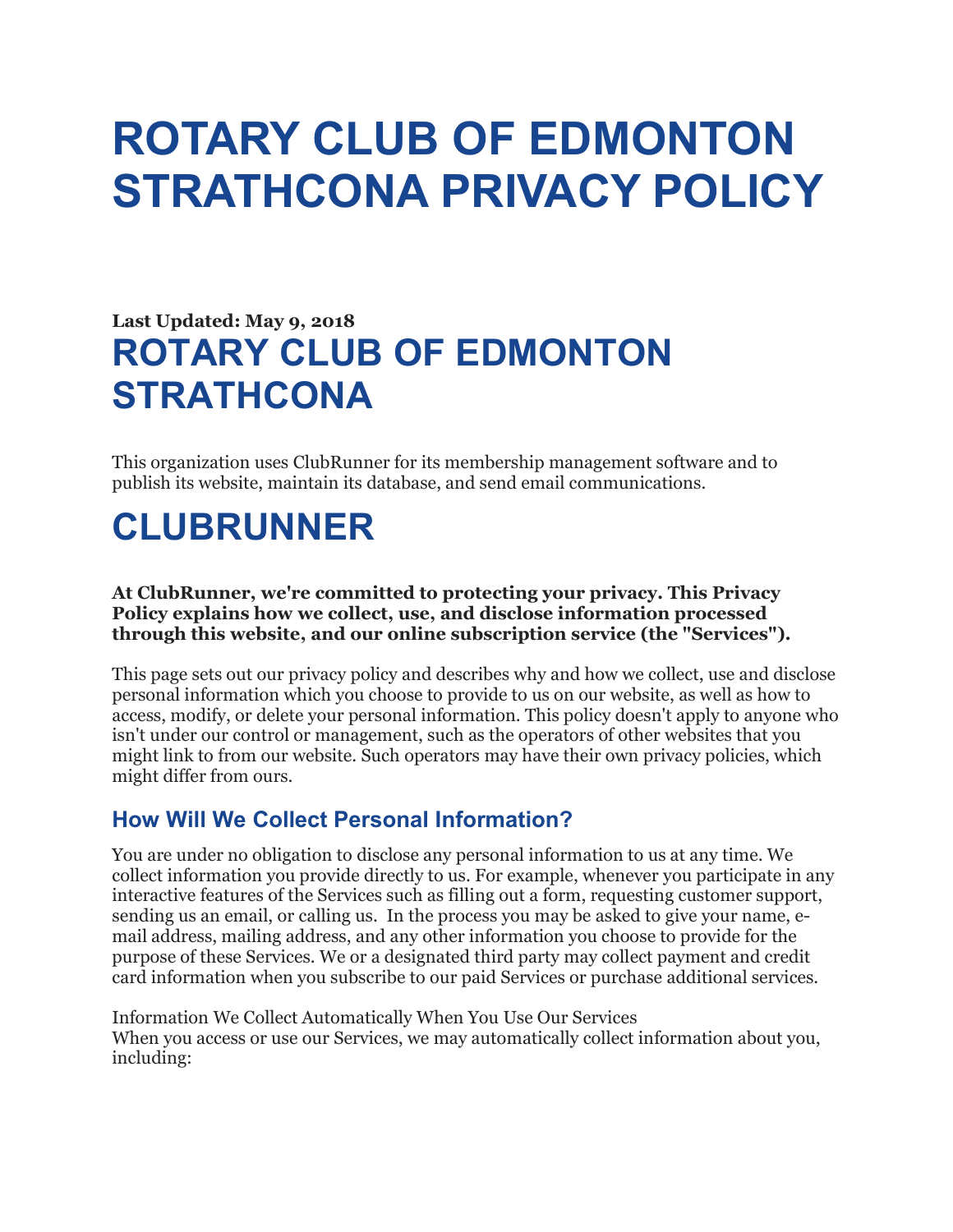- Log Information: We log information about your use of the Services, including the type of browser you use, access times, pages viewed, your IP address, your general location, and the page you visited before navigating to our Services.
- Device Information: We collect information about the computer or mobile device you use to access our Services, including the hardware model, operating system and version.
- Cookies: We use cookies to store your login session and other information to make your navigation of our Services easier. More information on cookies is available below.

#### Use of Cookies and Other Tracking Technologies

Our site uses "cookies" which are small files containing pieces of information that are stored by your browser on your computer's hard drive. Most Web browsers automatically accept cookies, but if you prefer, you can set your browser to block them. Our cookies can contain information such as your user ID that our website uses to recognize you. Our cookies can't read data off your hard disk or read cookie files created by other sites. The only personal information our cookies contain is the information you provide yourself. When you enter personal information on our website, your personal information will be linked to the cookie we save on your computer. If you do choose to delete your cookie, you may not be able to use the administrative features of the website.

We use Google Analytics to track how visitors interact with our website, analyze where traffic is generated from and collect information related to general site engagement.

Third party advertising management services such as Google and Facebook may display tailored messages upon you interacting with our website through the use of cookies. You can opt out of these ads at any time when displayed. For more information on Google Ads, click here. For more information on opting out of ads on Facebook, click here. Should you delete your cookies, please note, you will need to opt out of seeing these messages again. These cookies cannot personally identify you and expire after 180 days or until you clear your cookies.

On customer websites, where you engage with social share buttons (ex: Facebook Like Button or the share content buttons), the services that manage the social platform you get directed to may use cookies. ClubRunner is not affiliated with any of these services and all legalities surrounding the use of cookies are thus under the policies set by the social media platforms.

## How Do We Use Personal Information?

We may use information about you for various purposes, including to:

- Provide, maintain, customize, and improve our Services;
- Provide and deliver the products and services you request, process transactions and send you related information, including confirmations and invoices,
- Send you technical notices, updates, security alerts and support and administrative messages;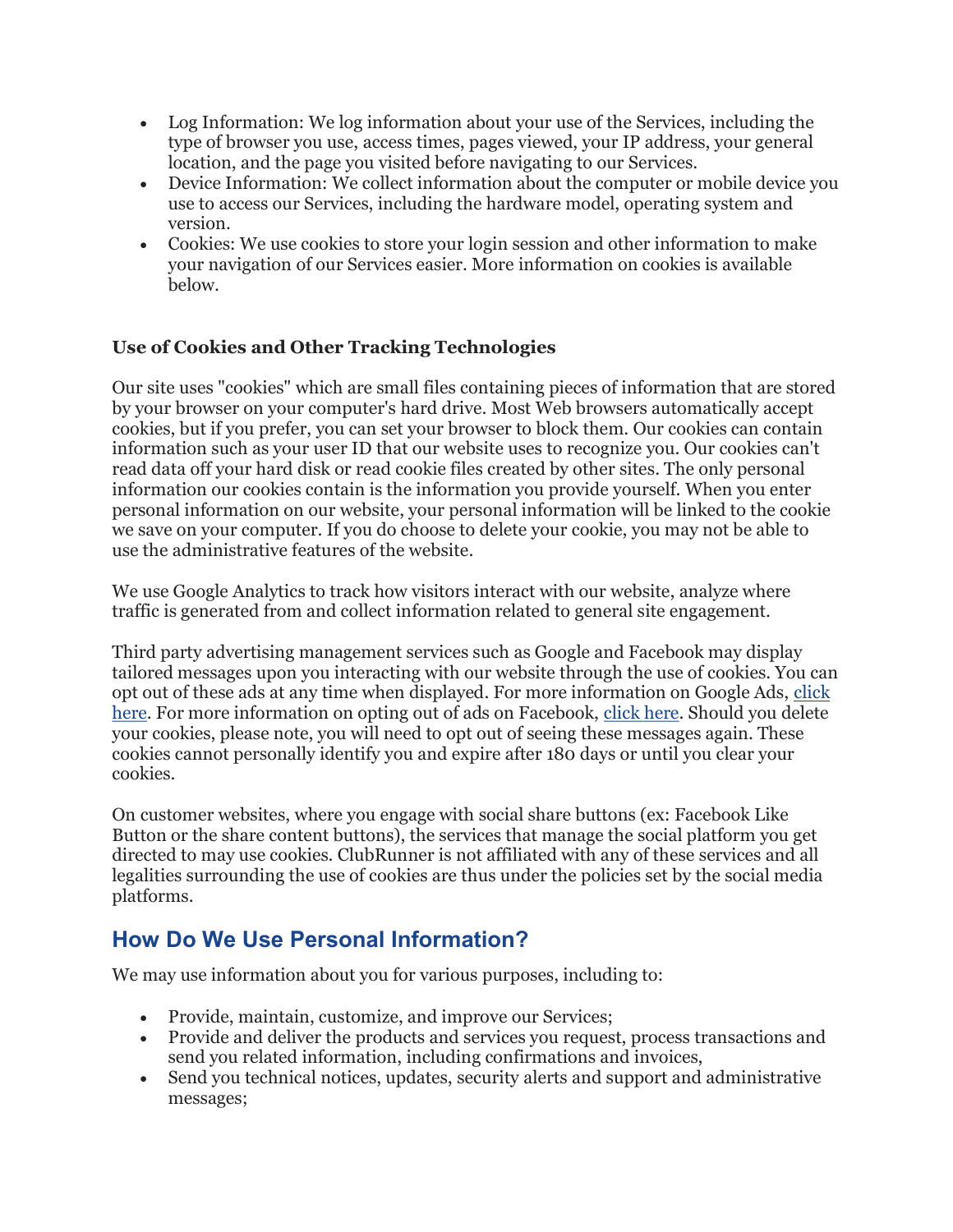- Respond to your comments, questions and requests and provide customer service;
- Communicate with you about products, services, offers, promotions, and events offered by ClubRunner and others, and provide news and information we think will be of interest to you;
- Monitor and analyze trends, usage and activities in connection with our Services; and
- Carry out any other purpose for which the information was collected.

You may receive automatically-generated emails from ClubRunner that are triggered when you perform certain tasks such as registering for an event, volunteering for a task, subscribing to a bulletin, or requesting a forgotten password.

You may also receive emails from other club members. ClubRunner does not control the frequency or content of member-generated emails. You have the option to unsubscribe from receiving these emails by either updating your communication preferences from within your profile, or removing your email address entirely.

#### How Is Your Personal Information Protected?

ClubRunner is committed to protecting your personal information and has developed policies and procedures to ensure our compliance with our own Security and Privacy Policy and with applicable International laws.

We also understand your concerns about online security and take reasonable measures to help protect information about you from loss, theft, misuse and unauthorized access, disclosure, alteration and destruction.

#### How Do We Disclose or Share Your Information?

When you voluntarily provide ClubRunner with personally identifiable information online, that information is kept within the ClubRunner family of web site(s) and will not be sold, rented or otherwise traded to any third party.

We may share your information as follows or as otherwise described in this Privacy Policy:

- With vendors, consultants, and other service providers who need access to such information to carry out work on our behalf;
- In response to a request for information if we believe disclosure is in accordance with any applicable law, rule or regulation;
- If we believe your actions are inconsistent with the spirit or language of our user agreements or policies, or to protect the rights, property and safety of ClubRunner or others;
- With your consent or at your direction.

We may also share aggregated or de-identified information, which cannot reasonably be used to identify you.

#### Sub-Processors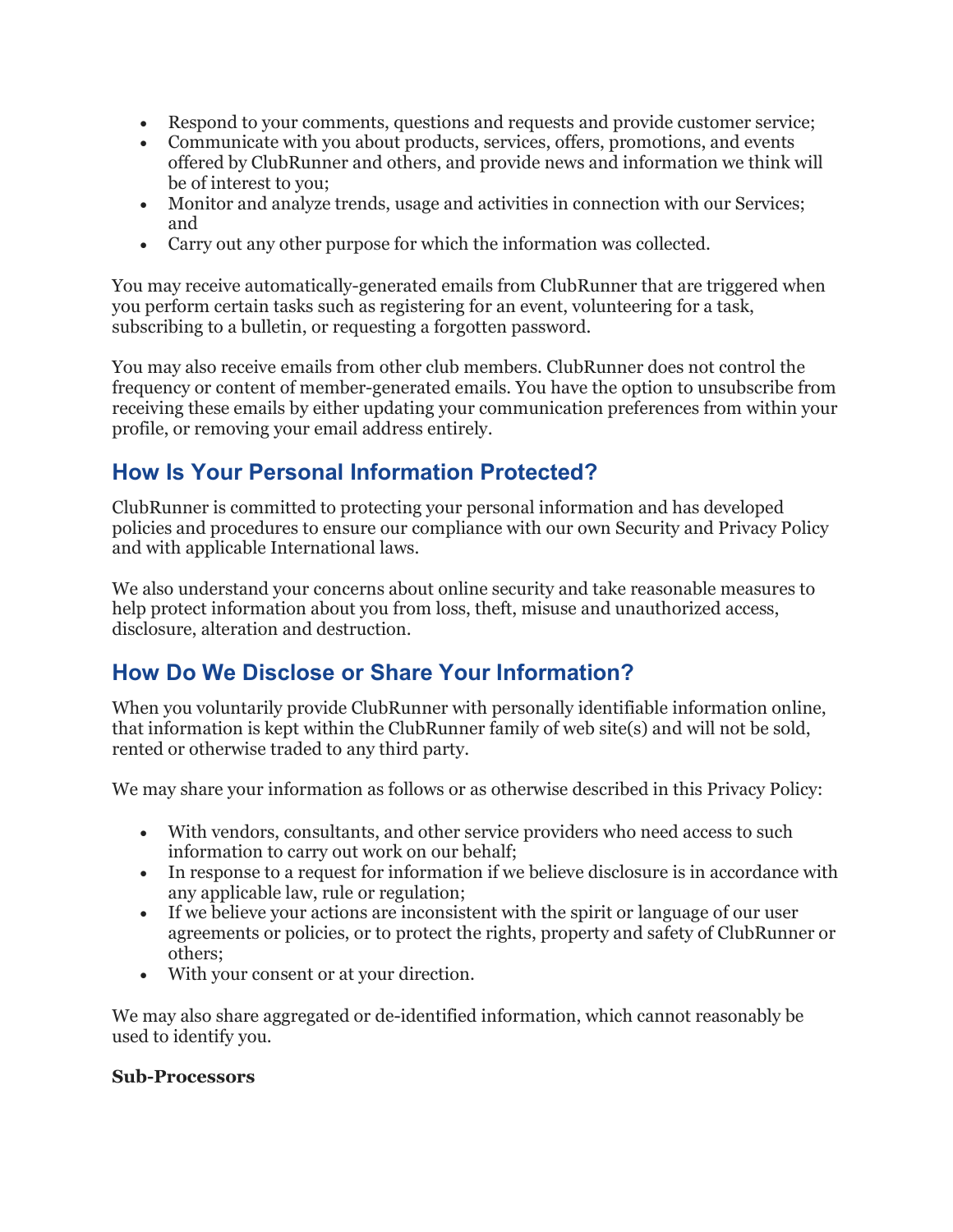ClubRunner employs other companies and people to provide functions that form part of our Services, for example, email sending, social media sharing, payment processing, help desk software, etc. ClubRunner has made and continues to make efforts to ensure all its subprocessors comply with our privacy policies. For a list of ClubRunner's sub-processors, please email us at support@clubrunner.ca.

#### Data Retention

We will retain your personal information only for as long as it is needed to provide our Services, and this depends on the purposes for which we use it, unless applicable law requires we either dispose of it or keep it longer. We may also continue to store your personal information to allow us to resolve disputes, enforce our agreements, comply with legal obligations and/or for other legally permissible purposes consistent with this Privacy Policy.

### How to View, Update or Delete Your Personal Information

You may, at any time, view, update and request to permanently delete any of your personal information. These tools are made available to all Site Administrators, or you may contact ClubRunner at support@clubrunner.ca.

Upon request, ClubRunner will provide you with information about whether we hold any of your personal information. If you provide us with your personal information, you have the following rights:

- To review the personal information we have stored;
- To request that we correct any errors, outdated information, or omissions;
- To unsubscribe from being contacted by us; and
- To have your information permanently deleted.

We will respond to your request within a reasonable timeframe and notify you of the action we have taken.

#### Questions Regarding This Privacy Policy

If you have any questions please contact ClubRunner, 2060 Winston Park Drive, Suite 102, Oakville, Ontario, L6H 5R7. You may call us at (905) 829-5299, or email us at support@clubrunner.ca.

## Changes To This Privacy Policy

We may change this Privacy Policy from time to time. If we make changes, we will notify you by revising the date at the top of the policy and, in some cases, we may provide you with additional notice, such as adding a statement to our home page or sending an email. We encourage you to review the Privacy Policy whenever you access the Services or otherwise interact with us to stay informed about our information practices.

#### Note On Jurisdiction